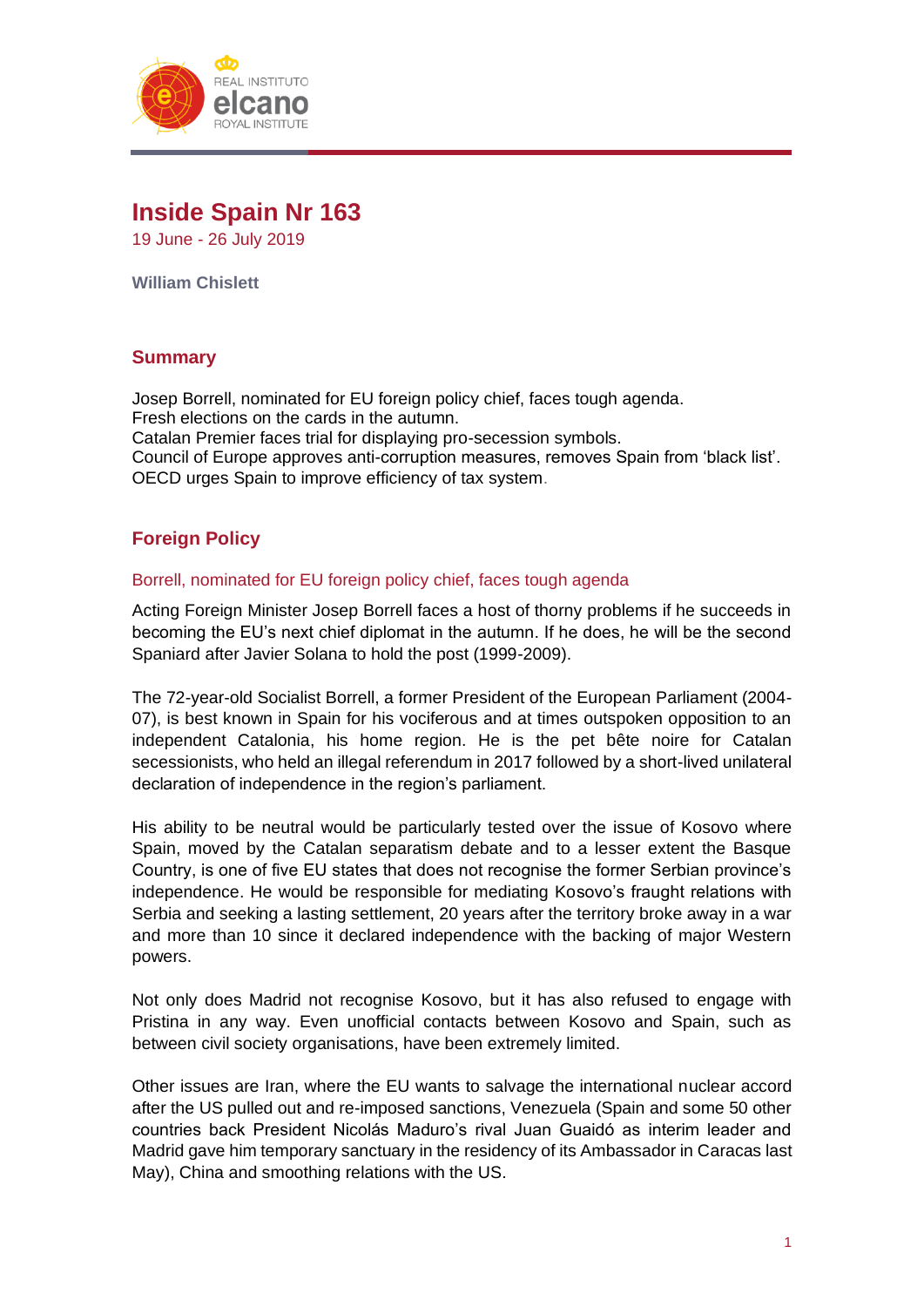# **Domestic scene**

## Fresh elections on the cards in the autumn

Spain was plunged into uncertainty and exasperation when Pedro Sánchez, the acting Prime Minister, failed to win enough votes in parliament to form a coalition government, raising the prospect of another general election in the autumn, the fourth in as many years.

Sánchez's Socialists gained 123 of the 350 seats in April's election, well short of a majority (176), and to carry on needed the backing of the far-left Unidos Podemos (UP) with 42 MPs, which was expected to happen until the collapse of last-ditch talks, and the votes of a couple of small parties.

Sánchez was rejected in the first vote, when an absolute majority was required, by 170 votes to 124, meaning only one other MP supported the Socialists, and in the second vote (requiring a simple majority of those who vote) by 155 to 124. There were 52 and 67 abstentions, respectively.

There is now a two-month window for Sánchez or another party leader to try to garner enough parliamentary support. If that does not happen, fresh elections would be held, probably in November. The three parties on the right –the Popular Party (PP), Ciudadanos (Cs) and the far-right VOX– have 147 MPs between them and even with support from small parties would not be able to form a government.

Had the coalition government been formed, it would have been Spain's first since the Second Republic (1931-39), before the Franco dictatorship, and would have left Malta as the only EU country without such a government in the last 40 years. Now Spain looks politically more unstable than Italy, the EU country with the most elections in the last 40 years but only two since 2013.

Sánchez spent three months negotiating on and off with Pablo Iglesias, Podemos's leader, though the talks did not begin in earnest until after May's municipal and regional elections, which saw the Socialists building on their victory in the general election.

Sánchez had pushed early on for another minority government, along the lines of the leftist government in Portugal. Governing alone would give the Socialists more flexibility to forge ad hoc alliances to approve legislation, as the party occupies the central policy position. But in the face of repeated calls by Iglesias for a formal coalition (backed by 70% of the party's members in a vote) Sánchez offered him an ill-defined 'government of co-operation', which was also rejected. When Iglesias renounced being a minister in a coalition government just three days before the first parliamentary vote, the negotiations, which Sánchez had said were off, were revived at a frenetic pace, and more so between the first and second confidence votes. The bargaining even carried on in public during the debate before the second vote.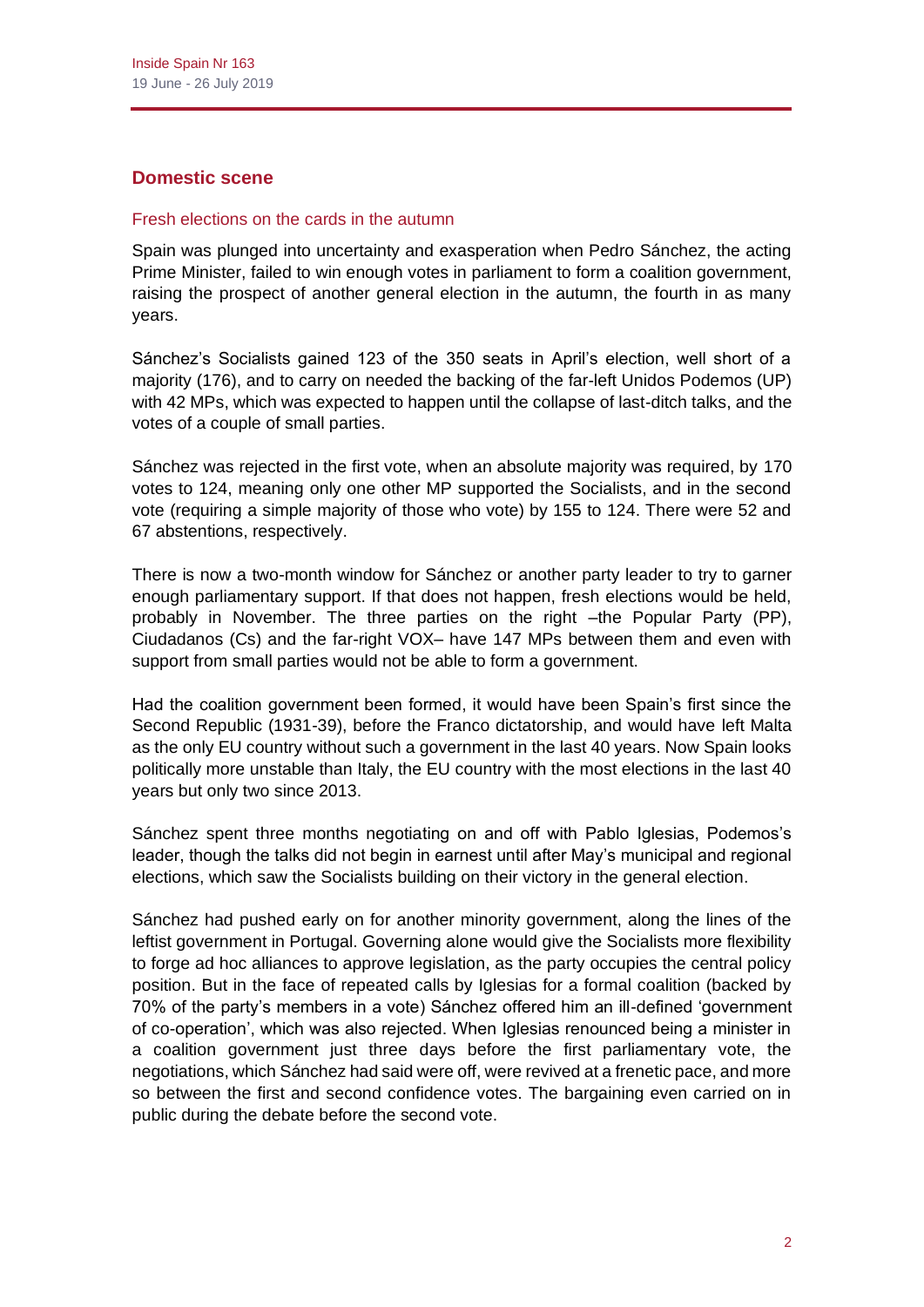Sánchez offered three ministries and a deputy-prime-ministership for Irene Montero, the Podemos number two and Iglesias's partner. Iglesias accused the Socialists of only offering 'decorative' roles and wanted five ministries. 'We're not here to be a Chinese vase', said Podemos's spokeswoman Ione Belarra.

At the heart of the stand-off is a lack of trust on major issues such as Catalonia, where Iglesias backs a referendum on independence, which the Socialists, supported by all the parties on the right, reject. Podemos' economic policies are also viewed as fantasy.

Another problem hindering the formation of governments is the body politic's failure to adjust to the new political realities. As the Italian Marxist philosopher Antonio Gramsci famously said, 'The crisis consists precisely in the fact that the old is dying and the new cannot be born' or has yet to be born.

Until 2015, Spain had a stable two-party system, with the PP and the Socialists alternating in power. This has since ended with the addition of three new parties – Podemos, Cs and VOX–. The PP and PSOE between them won 46% of the votes in April, down from a peak of 84% in 2008. As a result, forming a minority government, not to mention a coalition one, is very difficult in a fragmented and polarised parliament. Furthermore, Cs is competing with PP for hegemony on the right and Podemos with the Socialists for the left. Before 2015, Socialist and PP minority governments were able to rely on Basque or Catalan nationalist parties for support.

Sánchez also failed to persuade the PP or Cs to allow him to carry on by abstaining in the second vote when more 'yes' than 'no' votes were needed. The Socialists regarded the arguments for not blocking the investiture of Sánchez as being the same as those for not preventing the PP's Mariano Rajoy in 2016 from continuing in power, as PP then, like the Socialists now, was the most voted party and the only one capable in a fragmented parliament of forming a government.

The Socialists abstained in the second investiture vote in October 2016, but only after Sánchez had been ousted as party leader for refusing to do this. He had led the Socialists to their worst-ever election result in December 2015, and then lost even worse in June 2016 when political deadlock produced another inconclusive vote. In June 2017 he came back and won the primaries to lead his party again.

The simplest way to have formed a new government would have been for the Socialists and Cs to have agreed a programme, as they did in February 2016 but which failed to prosper because of the 'no' votes of the PP and Podemos. This time round such a government would have been guaranteed success, as between them the two parties have 180 of the 350 seats, compared with 130 in 2015.

But Cs' leader, Albert Rivera, has moved the party to the right under its strategy to overtake the PP. That has caused divisions and led Toni Roldán, its economic spokesman, to quit last month and renounce his seat in parliament over the party's veto on facilitating Sánchez's investiture by abstaining.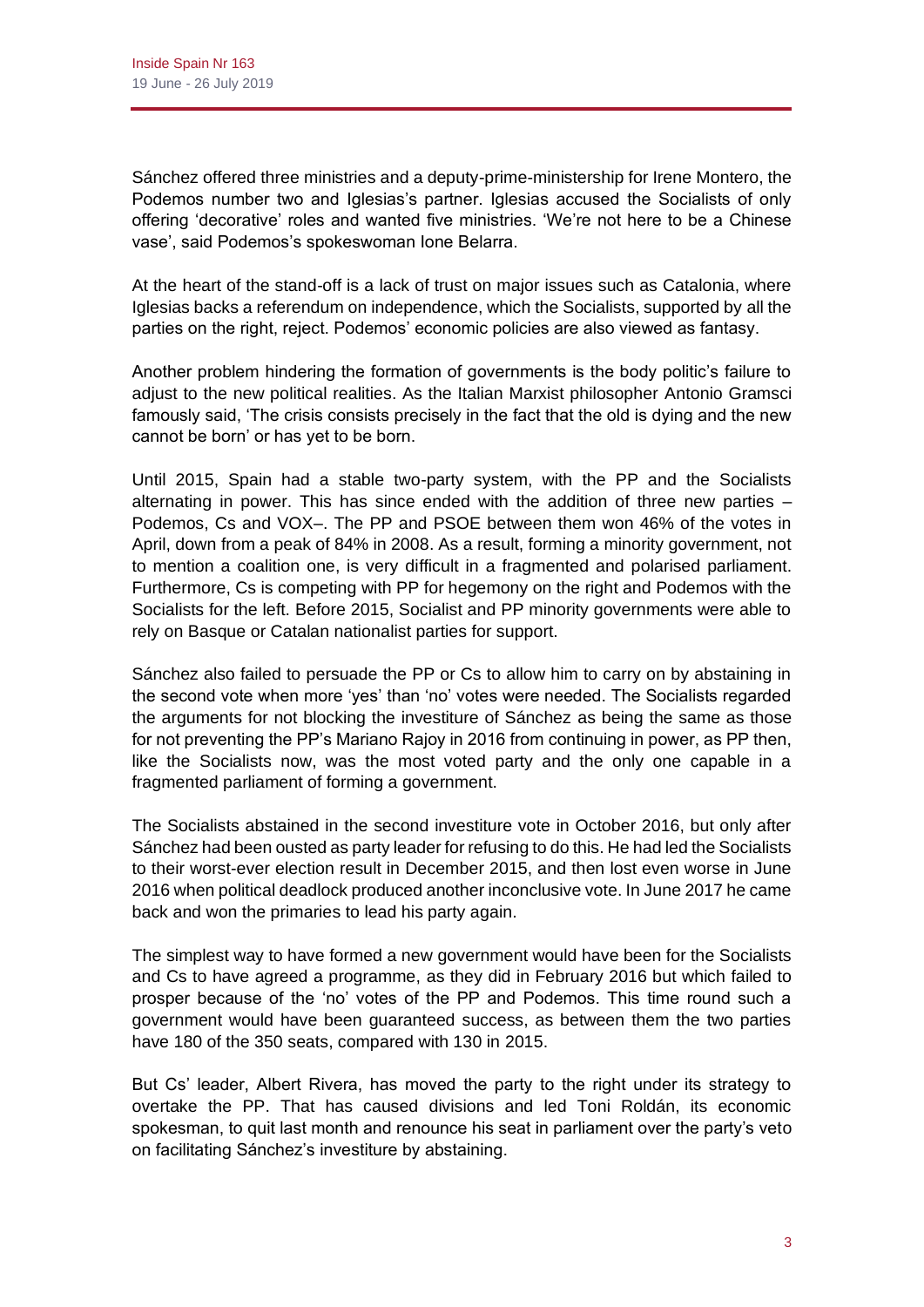'How are we going to move past the clash of red and blue –which is what we came to do– if we ourselves turn into blues?', said Roldán. 'How are we going to build a liberal project in Spain if we can't confront the far right... I am not going because I've changed but because Ciudadanos has changed'.

A coalition between the Socialists and Cs would leave the PP as the main opposition party, a position Rivera wants.

Roldán's departure followed that of Manuel Valls, the former French Prime Minister (with dual French and Spanish citizenship) whose candidacy for Mayor of Barcelona Cs backed in the May municipal elections. The latest high-profile Cs member to leave is Francesc de Carreras, a professor of constitutional law and one of the party's founders.

Carreras bemoaned Rivera's contradiction between its belligerent stance towards Catalan independence parties (Cs was initially created to stand up against the secessionist movement before it went national) and the ease with which it has formed regional and municipal governments with the far-right VOX (for example in Andalusia).

The fractious political situation is now the second most worrying problem for Spaniards after unemployment, according to a CIS poll. Another poll by the same institute shows the Socialists winning a fresh election, with a much increased share of the vote –39.5%, up from 28.7% in the April election–.

Meanwhile, not only is there no new national government but the new Madrid regional government is also blocked as a result of the far-right VOX not supporting PP and Cs – the three parties together won more votes than the left–. There could also be fresh regional elections in Madrid.

# Catalan Premier faces trial for displaying pro-secession symbols

A judge ruled that Quim Torra, the regional Premier of Catalonia, will face trial on charges of disobeying the electoral board for not removing symbols during the campaign for April's general election that demanded freedom for the jailed Catalan politicians.

If found guilty, he could be barred from holding public office for a certain period of time.

Yellow ribbons, in support of the jailed leaders of the secessionist movement, 12 of whom are awaiting the outcome of their trial at the Supreme Court in Madrid for organising an illegal referendum on independence, were displayed on the façade of the Catalan government's headquarters in Barcelona, in defiance of the board.

The board called the ribbons 'tools of political propaganda' that violated campaign laws.

In a separate development, the EU General Court barred Carles Puigdemont, the former Premier of Catalonia, and Antoni Comin from taking up their seats in the European Parliament when it met for the first time earlier this month.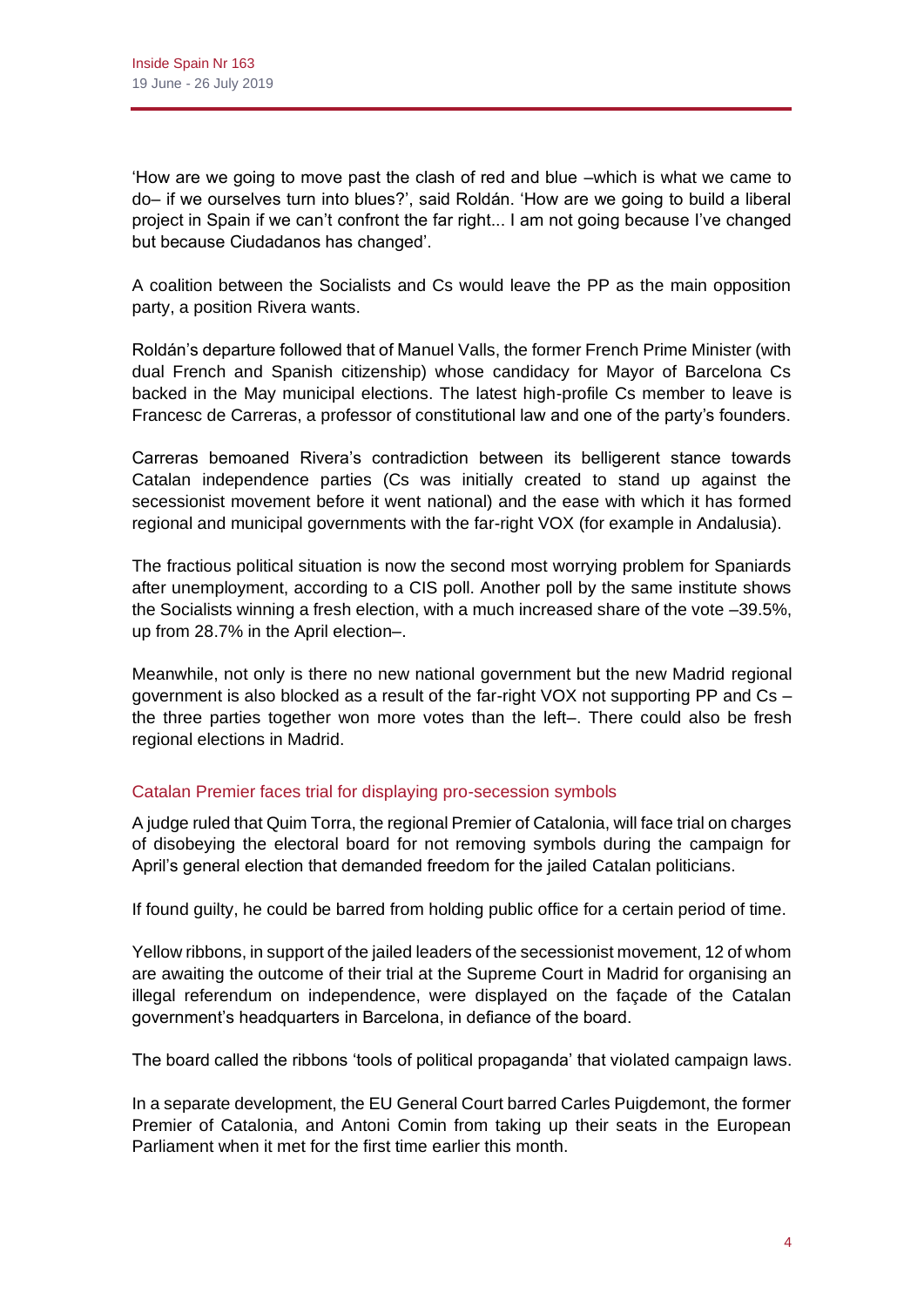Puigdemont and Comin, elected in May's European elections, are both in self-imposed exile in Belgium. They failed to appear in Madrid last month to declare allegiance to the Spanish Constitution, as required of Spanish MEPs. Puigdemont faces arrest if he returns to Spain for his role in the attempted secession.

The Court said there was 'no scope for the Parliament to accord to the applicants, on a provisional basis, a seat in Parliament until their credentials had been verified'. A final judgement on the case will come at a later date.

As regards the trial, José Luis Rodríguez Zapatero, the former Socialist Prime Minister (2004-11), said the government should consider a pardon for the 12 if they are found guilty and request it.

Rodríguez Zapatero also hoped the Supreme Court would issue sentences that 'did not compromise dialogue'. Talks between the central government and the Catalan government have so far been a dialogue of the deaf. The remarks caused outrage in the Popular Party and Ciudadanos as it was construed as political interference in the justice system.

## Births fall 29% over the past 10 years, but population at highest level in a decade

The number of births declined 29% over the past decade and deaths in 2018 (426,053) outstripped births (369,302) for the fourth year running, underscoring the ageing of the population.

Yet the population increased to 46.9 million, 276,186 higher than in 2017 and the largest rise since 2008 because of the influx of immigrants and returning Spaniards. The growth reflected to some extent the country's economic recovery and improved job prospects. The economy has been expanding faster than the eurozone average since 2015. That said, the pre-crisis GDP (2008) was not regained until 2017.

The fertility rate dropped to 1.25 last year, one of the world's lowest, and average life expectancy inched up to 83.2 years, among the highest (see Figure 1).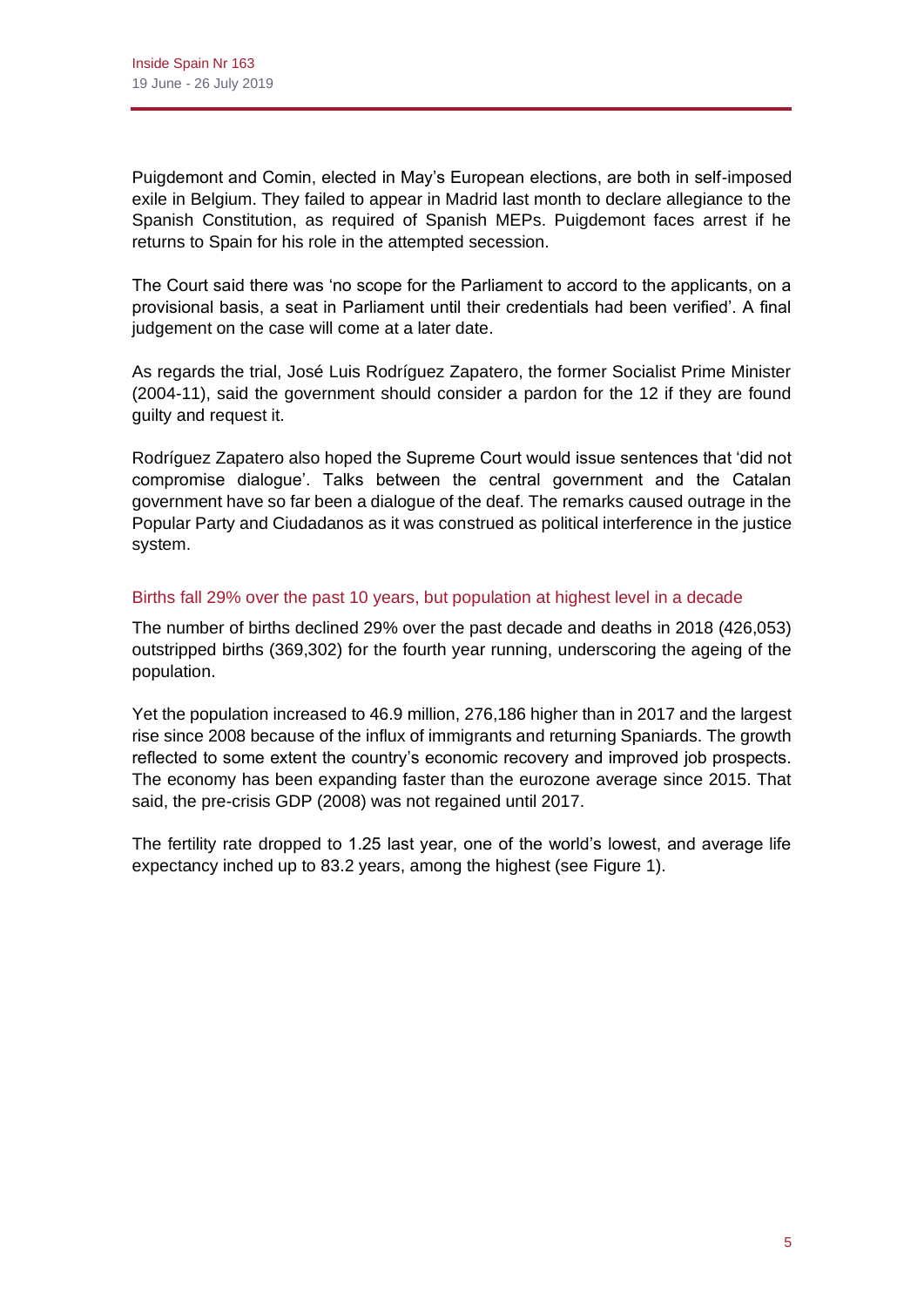|         | Fertility rate | Life expectancy |
|---------|----------------|-----------------|
| 2008    | 1.44           | 81.3            |
| 2009    | 1.38           | 81.7            |
| 2010    | 1.37           | 82.1            |
| 2011    | 1.34           | 82.3            |
| 2012    | 1.32           | 82.3            |
| 2013    | 1.27           | 82.8            |
| 2014    | 1.32           | 82.9            |
| 2015    | 1.33           | 82.7            |
| 2016    | 1.34           | 83.1            |
| 2017    | 1.31           | 83.1            |
| 2018(1) | 1.25           | 83.2            |

#### **Figure 1. Fertility rate and life expectancy, 2008-18**

(1) Provisional.

Source: INE.

One in five of the births in 2018 were to a foreign mother. The fertility rate of foreigners is 1.63 compared with 1.19 for Spanish women. The average age of Spaniards having their first and usually only child is 32.7 years, three years more than that for foreign women.

The number of foreigners (those registered) rose by 285,554 to 4.8 million. The largest increases came from Venezuela (+42,803) and Colombia (+39,977), the former fleeing the economic chaos of the authoritarian government (see Figure 2). The Venezuelan community is now the ninth-largest foreign community.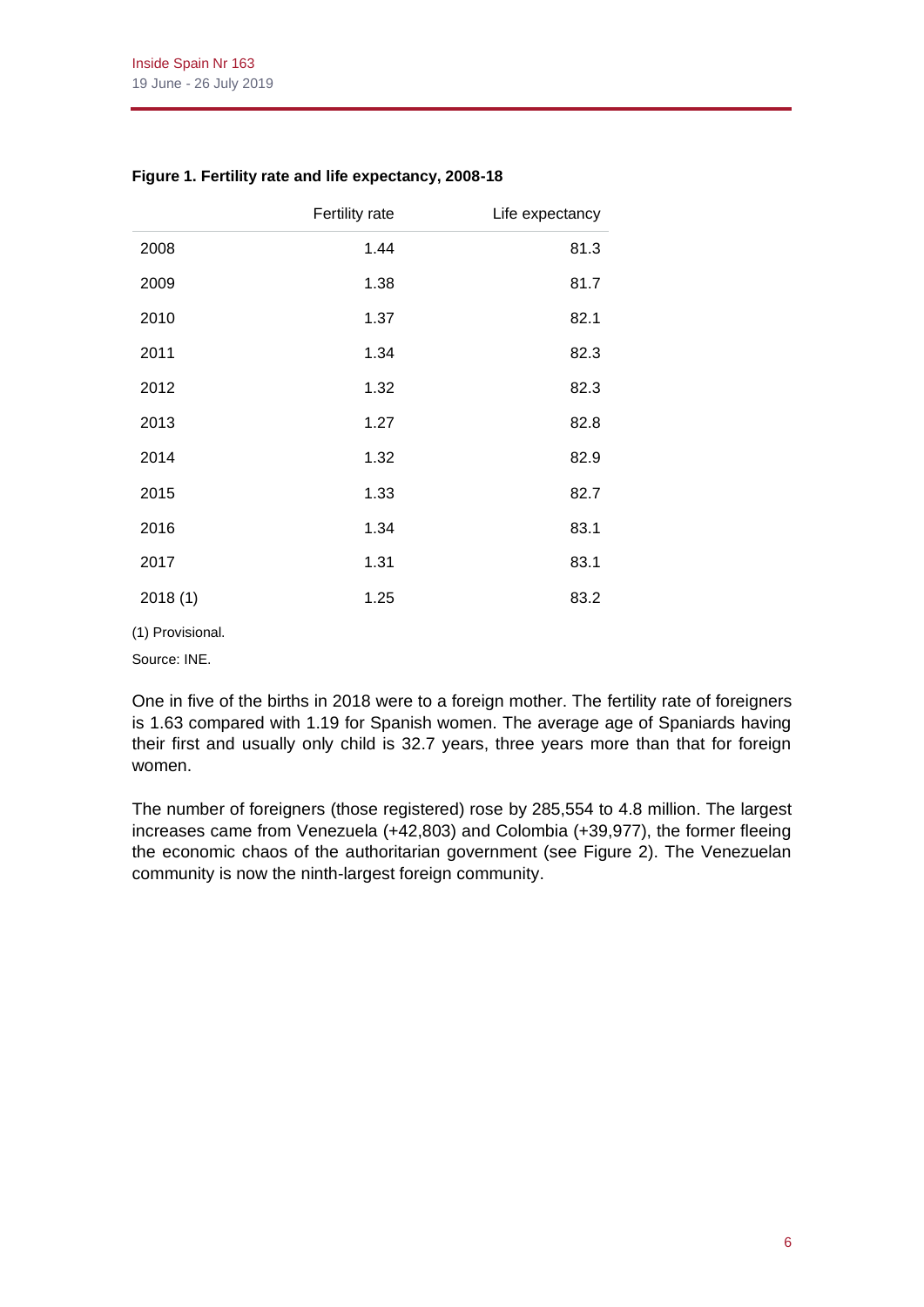|                        | 1 January 2019 (1) | 1 January 2018 | 1 January 2012 |
|------------------------|--------------------|----------------|----------------|
| Morocco                | 714,239            | 682,022        | 771,632        |
| Romania                | 671,233            | 673,592        | 798,970        |
| UK                     | 287,292            | 284,987        | 312,959        |
| Italy                  | 244,148            | 221,368        | 178,225        |
| Colombia               | 199,540            | 159,563        | 245,835        |
| China                  | 190,624            | 183,491        | 170,839        |
| Germany                | 138,642            | 138,777        | 153,568        |
| Ecuador                | 135,268            | 139,441        | 309,777        |
| Venezuela              | 133,934            | 91,131         | 59,322         |
| <b>Bulgaria</b>        | 123.618            | 125,005        | 15,475         |
| Total of all countries | 4,848,516          | 4,562,962      | 5,236,030      |

## **Figure 2. Foreign residents by nationality, top 10 countries**

(1) Provisional figures.

Source: INE.

Net migration (the difference between the number of immigrants and emigrants) was 333,672 in 2018, the highest level since 2008. This was the result of 643,037 people coming to Spain to reside, 20.8% more than in 2017, and 309,365 leaving (-16.1%). The main country sending immigrants was Morocco (60,926) and the largest exodus from Spain was of Romanians (38,087).

More Spaniards returned to their country last year (83,728) than left (80,253) for the first time since 2008 (see Figure 3).

#### **Figure 3. Net migration of Spaniards, 2011-18**

|                | 2011      | 2012      | 2013      | 2014    | 2015    | 2016    | 2017     | 2018<br>(1) |
|----------------|-----------|-----------|-----------|---------|---------|---------|----------|-------------|
| Immigrants     | 35.442    | 31.565    | 32.422    | 40,968  | 52.109  | 62.573  | 78.182   | 83.728      |
| Emigrants      | 55.472    | 57.267    | 73.329    | 80.441  | 94.645  | 89.825  | 86.827   | 80.253      |
| <b>Balance</b> | $-20.030$ | $-25.702$ | $-40,908$ | -39,472 | -42.536 | -27,252 | $-8.645$ | $+3.475$    |

(1) Provisional.

Source: INE.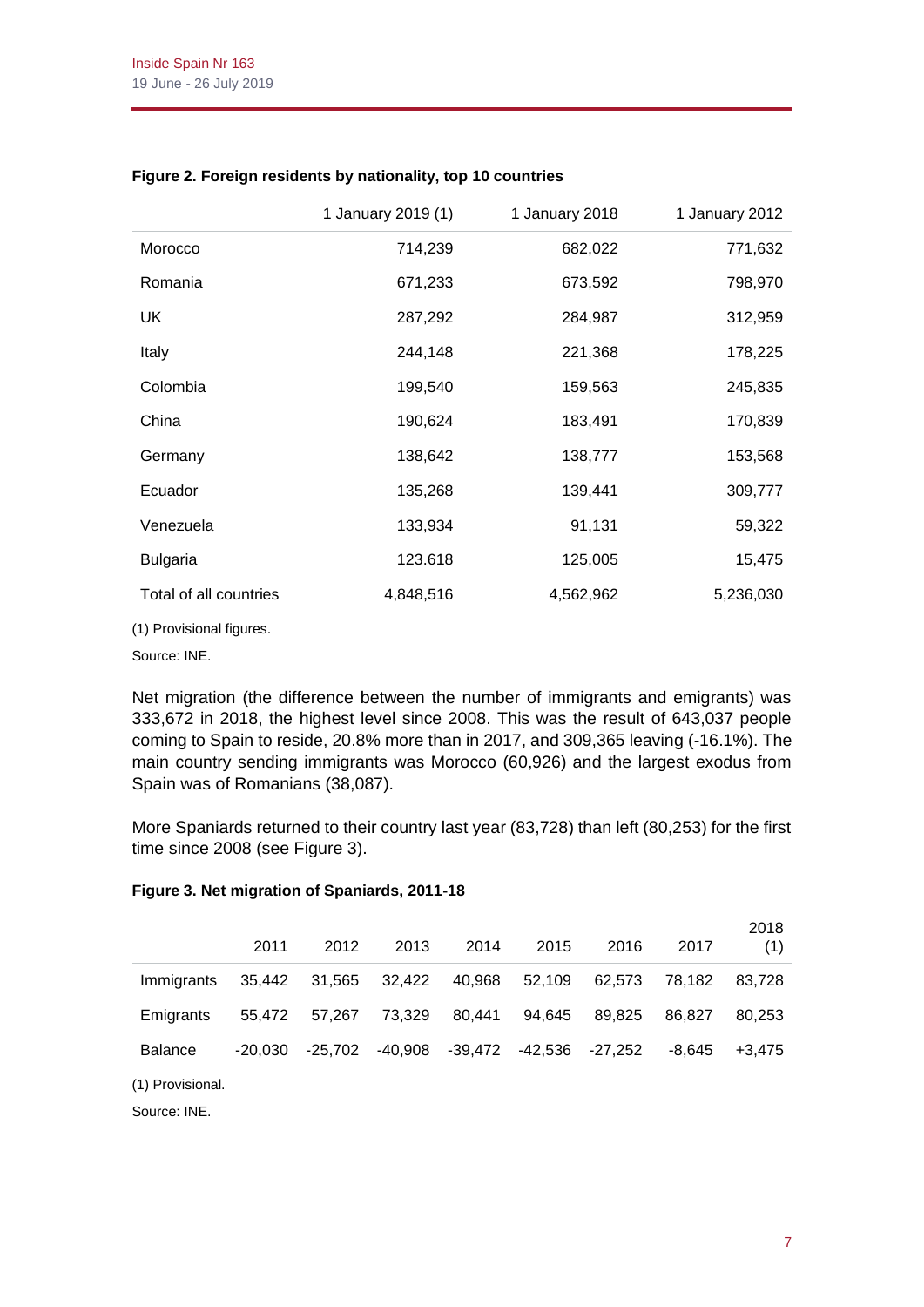#### Council of Europe approves anti-corruption measures, removes Spain from 'black list'

The Council of Europe's Group of States against Corruption (GRECO) endorsed Spain's anti-corruption measures and said the country was now in full or part compliance with most of GRECO's recommendations. As a result, the 'globally unsatisfactory' rating given in 2016 was withdrawn.

Much of the progress comes from the reform of the Organic Law of the Judiciary, approved by Parliament last December. Due to the reform, two of the GRECO's recommendations have been 'satisfactorily implemented'.

The first is the creation of a code of conduct for judges that is easily accessible to citizens, complemented by advisory services on conflicts of interest and other aspects relating to the integrity of judges and magistrates. The second is the extension of the expiry date of disciplinary proceedings in the General Council of the Judiciary from six months to one year.

Two other recommendations have been 'partly implemented'. The first is the establishment of objective evaluation criteria for high ranking appointments in the judiciary. These positions must be publicly advertised and evaluation criteria be based on merit.

At the parliamentary level, GRECO said four of its recommendations were now 'partly implemented'. The first concerns the approval in each chamber of a code of conduct for deputies and senators (the one for Congress was ratified in February and the one for the Senate is currently being drafted). The second relates to regulation of the relationship of MPs with lobbying groups. Lastly, the increase in detailed declarations of assets and income of deputies and senators has been positively assessed (see Figure 4 for a summary of the improvements).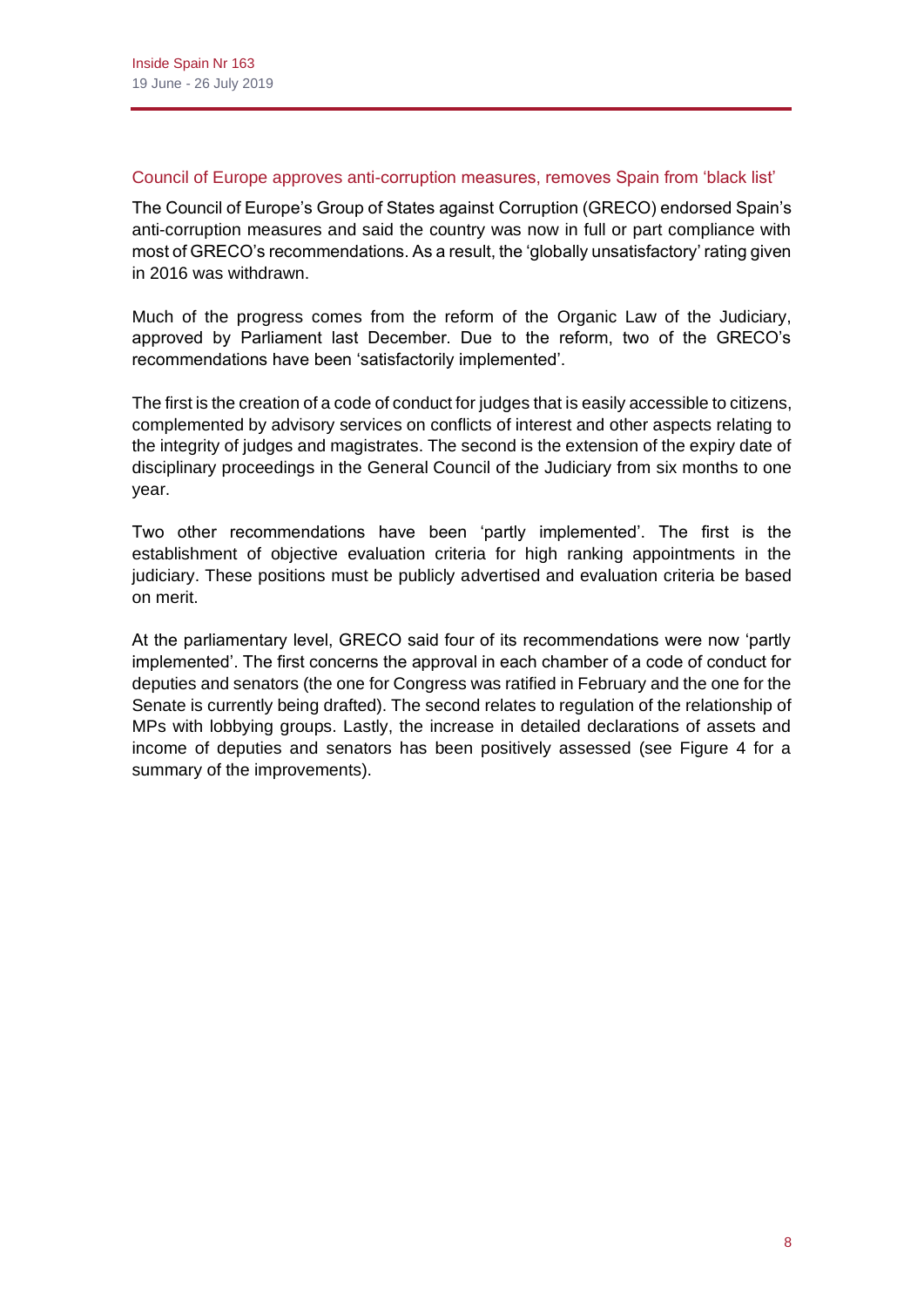#### **Figure 4. Improvements in corruption prevention**



Source: España Global[, https://espanaglobal.gob.es/en/current-news/society/council-europe-endorses](https://espanaglobal.gob.es/en/current-news/society/council-europe-endorses-spains-anti-corruption-measures)[spains-anti-corruption-measures.](https://espanaglobal.gob.es/en/current-news/society/council-europe-endorses-spains-anti-corruption-measures)

#### Judge orders the new Madrid Town Hall to restore the city's low emissions zone

The conservative Madrid council received a slap in the face when a judge ordered it to restore the city's low-emissions zone that it began to roll back as soon as the former leftist council was ousted in May's municipal election.

Drivers of non-exempt vehicles began to be fined  $\epsilon$ 90 again as of 8 July if they entered the zone in the city's centre known as Madrid Central, a scheme introduced last November by the city's then mayor, Manuela Carmena.

The new council is led by the Popular Party (PP) and Ciudadanos (Cs), backed by the far-right VOX.

The ending of Madrid Central triggered protests and an appeal by Greenpeace, Ecologists in Action and other environmental groups.

In April, before the right regained control of the city council, nitrogen dioxide levels in the centre were 48% lower year-on-year.

#### *Spain, fourth-best country for expats to work and live in*

Spain has shot from  $13<sup>th</sup>$  to  $4<sup>th</sup>$  position in the HSBC ranking of the best countries for expats to work and live in (see Figure 5).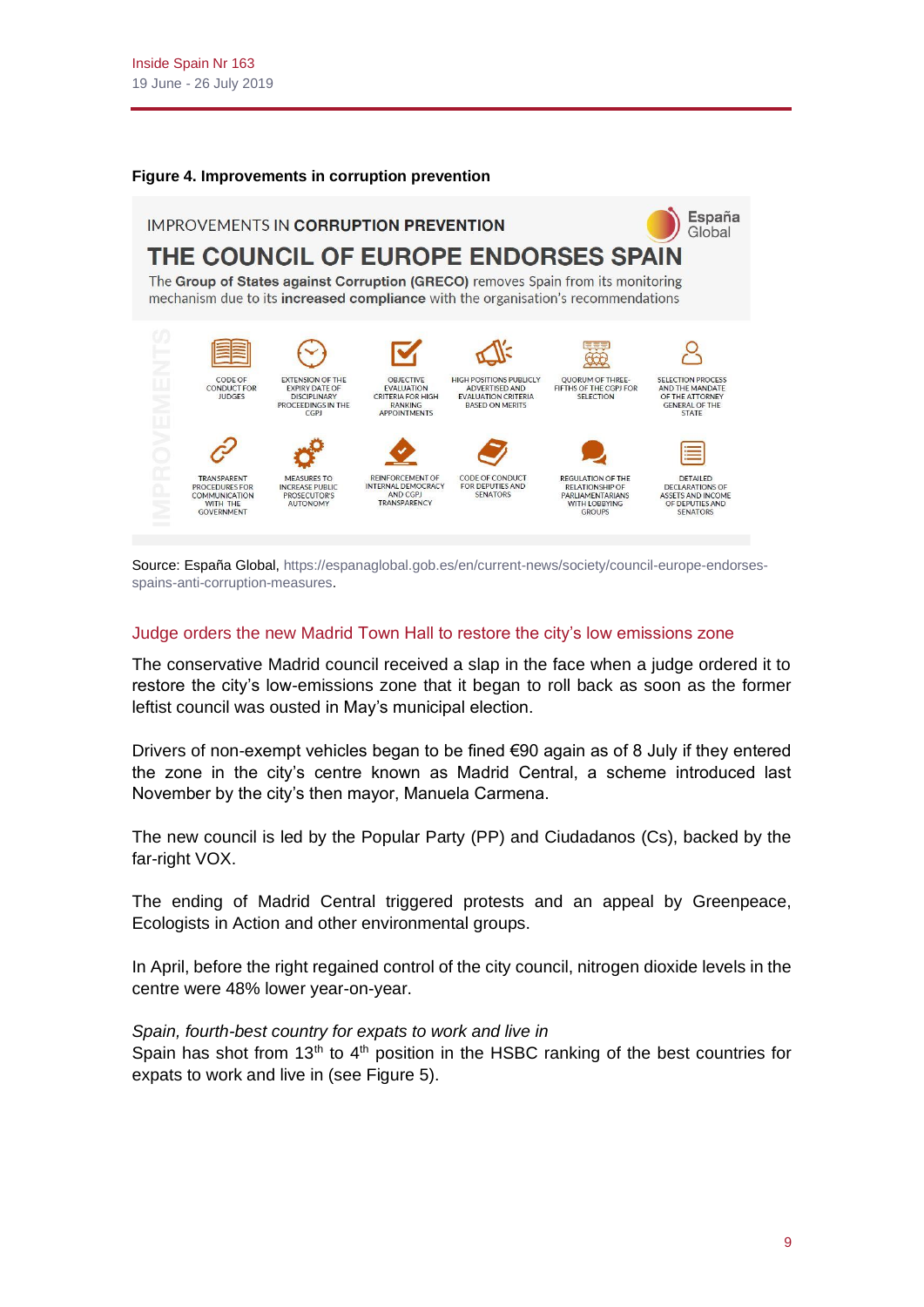|  |  | Figure 5. Best countries for expats, 2018-19 |  |  |  |
|--|--|----------------------------------------------|--|--|--|
|--|--|----------------------------------------------|--|--|--|

|                                | 2019 ranking   | 2018 ranking |
|--------------------------------|----------------|--------------|
| Switzerland                    | 1              | 8            |
| Singapore                      | 2              | 1            |
| Canada                         | 3              | 4            |
| <b>Spain</b>                   | 4              | 13           |
| New Zealand                    | 5              | 2            |
| Australia                      | 6              | 6            |
| Turkey                         | $\overline{7}$ | 22           |
| Germany                        | 8              | 3            |
| <b>United Arab</b><br>Emirates | 9              | 9            |
| Vietnam                        | 10             | 10           |

Source: HSBC Expat Explorer Survey.

The three main reasons cited for Spain as a top destination in the survey of 18,059 people were personal safety, the weather and quality of life. Sixty one percent of respondents said they felt more protected in Spain than in their home country, the good weather was described as a major determining factor by 39% of respondents and 56% said the quality of life was the main reason for choosing Spain.

The weak point is the lack of career advancement and relatively low salaries. The average annual salary of respondents living in Spain is €36,000, around half of the global average of €67,300.

# **The economy**

## OECD urges Spain to improve efficiency of tax system

Spain's taxation is tilted towards labour income and needs to be broadened by narrowing income tax exemptions and deductions, abolish reduced value-added tax rates and increase taxation of fuels to better reflect CO2 emissions and other pollutants, the Organisation for Economic Cooperation and Development (OECD) recommends in its latest Going for Growth report.

Spain's exposure to particle pollution is lower than that of other advanced economies and its quality of air is better, but the country obtains less revenue from green taxes than the OECD average (see Figure 6).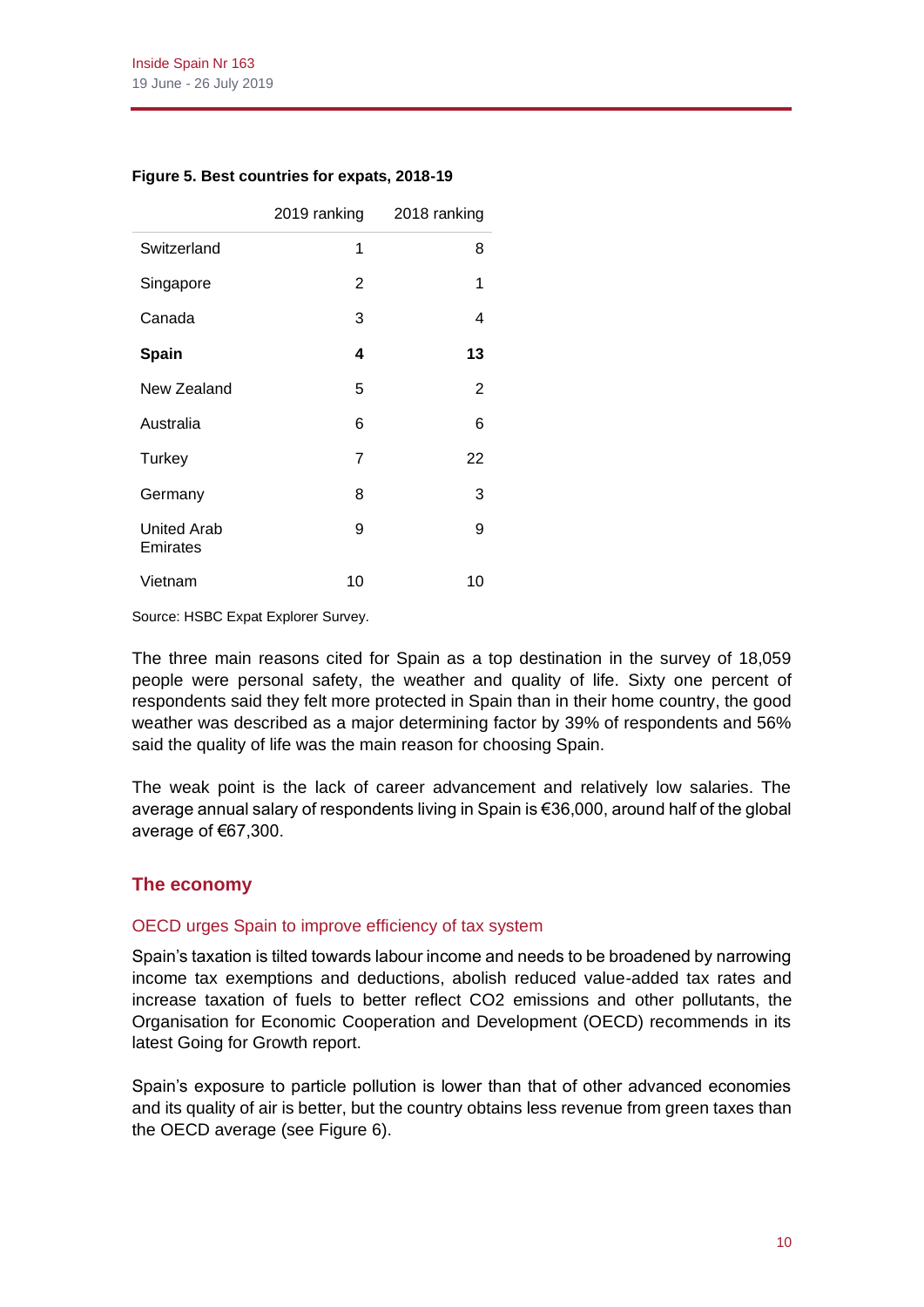|          | %       |
|----------|---------|
| Latvia   | 12.6    |
| Italy    | 8.3     |
| Portugal | $7.5\,$ |
| UK       | 7.4     |
| Spain    | 5.5     |
| Germany  | $5.0\,$ |
| France   | 4.9     |
| US       | 2.6     |

## **Figure 6. Revenue from environmental taxes, 2016 (% of total tax revenue)**

Source: Going for Growth, 2019, OECD.

Pedro Sánchez, the acting Socialist Prime Minister, wants to align tax rates for petrol and diesel (except for hauliers), but parliament rejected his draft 2019 budget.

The OECD also proposes education reforms. The early school leaving rate has come down from 30% in 2006 to 18% last year, but is still almost the highest in the EU. The quality of teaching needs to be improved through better university and on-the-job training, and vocational education and training, particularly for those who drop out of school at 16, leaves a lot to be desired.

The slow implementation of the 2013 Market Unity Law is hindering the growth of companies and productivity as there are still barriers across regions.

## One-quarter of graduates unemployed four years after getting their degrees

The number of jobholders (based on the 19.51 million Social Security contributors) was higher in June than the pre-crisis level for the first time.

The unemployment rate, however, is still close to 14%, the second-highest in the EU after Greece, and Spain has the largest proportion (22%) of 20 to 64-year-old workers in temporary jobs. Also, 27.7% of university students were jobless in 2018 four years after graduating. And those that do find employment are often overqualified for the job.

The degree of employment varies considerably: 91% of those with a degree in medicine had a job in 2018 compared to 56% of lawyers (see Figure 7).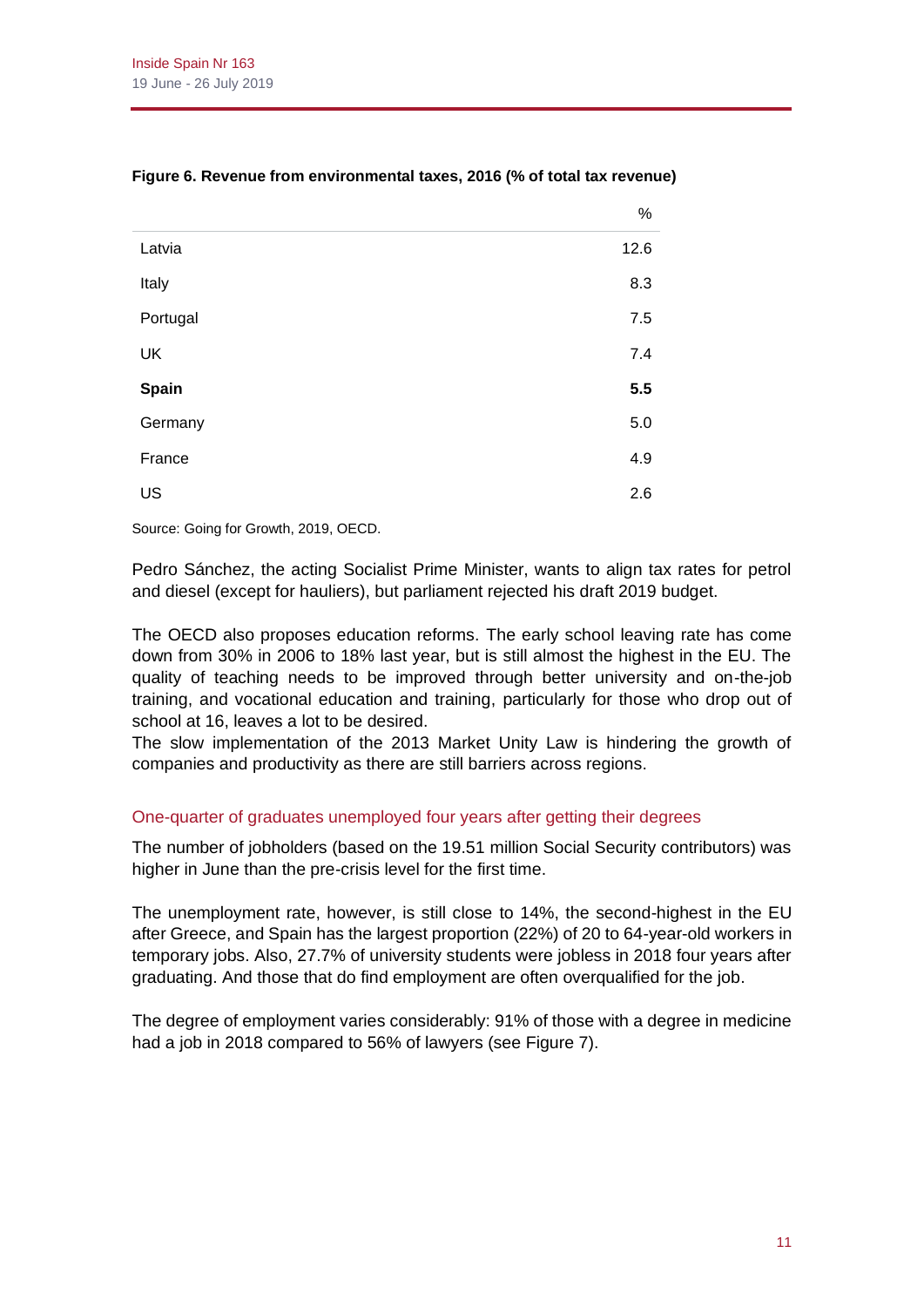|                           | % affiliation to Social Security |      |      |      |      |
|---------------------------|----------------------------------|------|------|------|------|
|                           | Graduates (2013-<br>14)          | 2015 | 2016 | 2017 | 2018 |
| Medicine                  | 5,571                            | 4.8  | 77.3 | 88.7 | 91.0 |
| Chiropody                 | 433                              | 73.7 | 81.3 | 84.8 | 88.9 |
| Electrical<br>engineering | 1,686                            | 65.3 | 75.3 | 82.0 | 85.0 |
| Computer science          | 6,672                            | 76.7 | 82.4 | 83.8 | 84.6 |
| Speech therapy            | 631                              | 51.5 | 69.9 | 83.5 | 84.5 |
| Mechanical<br>engineering | 3,861                            | 60.5 | 72.7 | 81.7 | 84.1 |
| <b>Humanities</b>         | 640                              | 36.7 | 43.3 | 53.4 | 58.3 |
| Philosophy                | 809                              | 27.3 | 35.7 | 46.5 | 56.1 |
| Law                       | 15,958                           | 32.6 | 43.1 | 51.4 | 55.8 |
| <b>History</b>            | 2,853                            | 26.6 | 35.7 | 47.6 | 55.6 |

## **Figure 7. University degree with the most and least employability, 2015-18**

Source: the author with data from the Education Ministry.

The authors of the report presented by the Education Ministry hope the data will help to orientate students when deciding what career path to follow at university as it will give them some idea of their job prospects.

The most popular degree course is law, but of the almost 16,000 graduates in 2014, 8,900 of them were still unemployed last year.

Universities are not providing what the economy needs: employers in some sectors are beginning to complain again, as they did at the peak of the last boom period, that they cannot fill some posts.

Spain's employment rate (80%) for those aged 20-34 with a tertiary level education is one of the lowest in the EU (see Figure 8).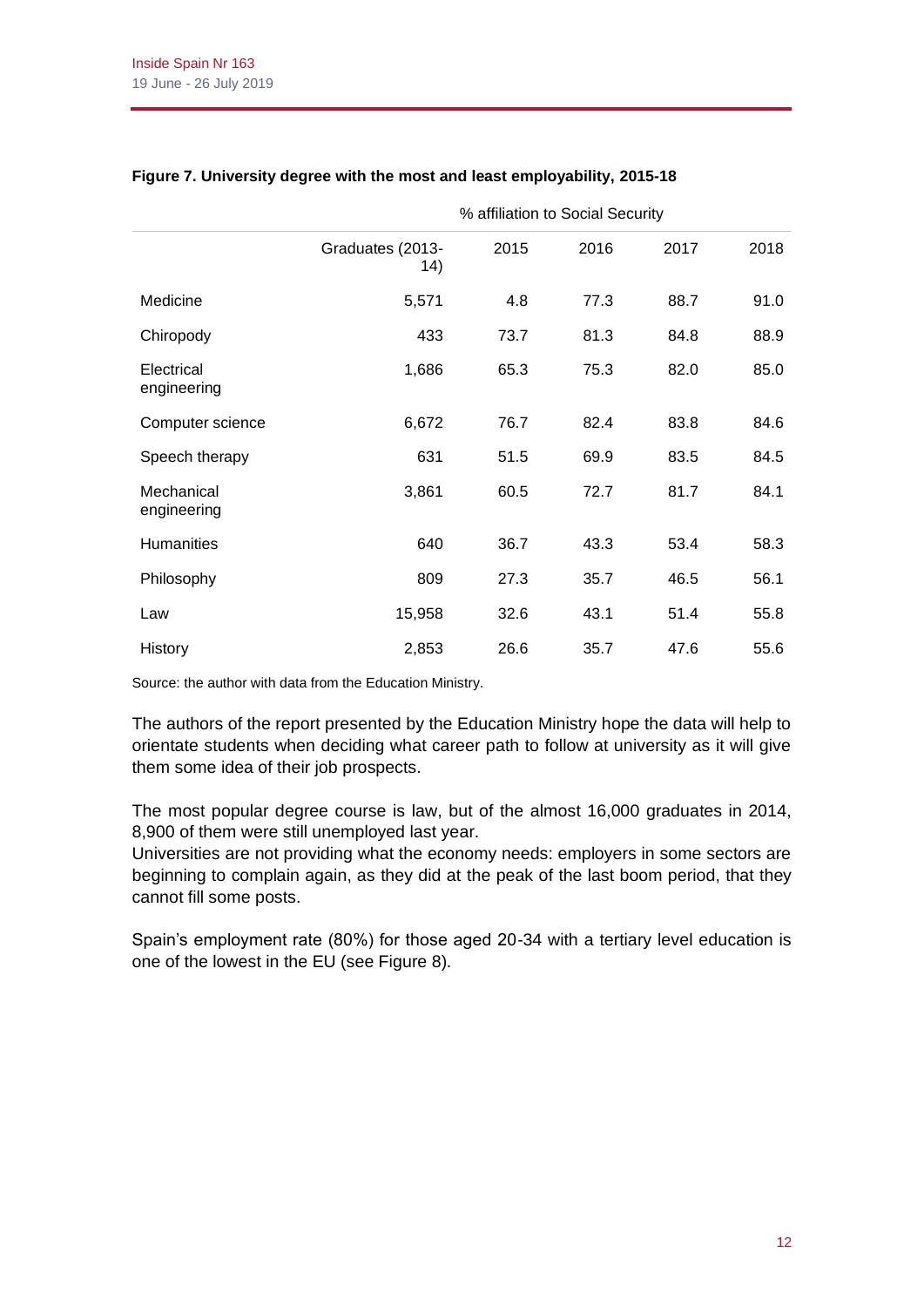|              | 70   |
|--------------|------|
| Germany      | 94.3 |
| UK           | 88.4 |
| <b>EU-28</b> | 85.5 |
| France       | 84.4 |
| Spain        | 77.9 |
| Italy        | 62.8 |
|              |      |

#### **Figure 8. Employment rates of recent tertiary graduates, aged 20-34, not in education and training, 2018 (%)**

Source: Eurostat.

Meanwhile, 185,173 people took the competitive exam last month for 30,562 teaching jobs, most of them in primary or nursery schools. It was the largest number in a decade.

## Spain rises in Sustainable Development Goals index

Spain is ranked 21<sup>st</sup> out of 162 countries in the latest SDG Index with a score of 77.8 out of 100, up from  $25<sup>th</sup>$  place and 75.4 in 2018 (see Figure 9).

#### **Figure 9. 2019 SDG Index**

| Ranking out of 162 countries | Score |
|------------------------------|-------|
| 1. Denmark                   | 85.2  |
| 4. France                    | 81.5  |
| 6. Germany                   | 81.1  |
| 13. UK                       | 79.4  |
| 21. Spain                    | 77.8  |
| 30. Italy                    | 75.8  |
| 35. US                       | 74.5  |

Source: Sustainable Development Report 2019.

Jointly prepared by the Bertelsmann Stiftung and the Sustainable Development Solutions Network (SDSN), the report measures countries' progress in meeting the 17 SDGs adopted unanimously in 2015 by the 193 member states of the United Nations. These goals include no poverty, good health and well-being, gender equality, clean water and sanitation, responsible consumption and production, life below water and life on land.

 $\alpha$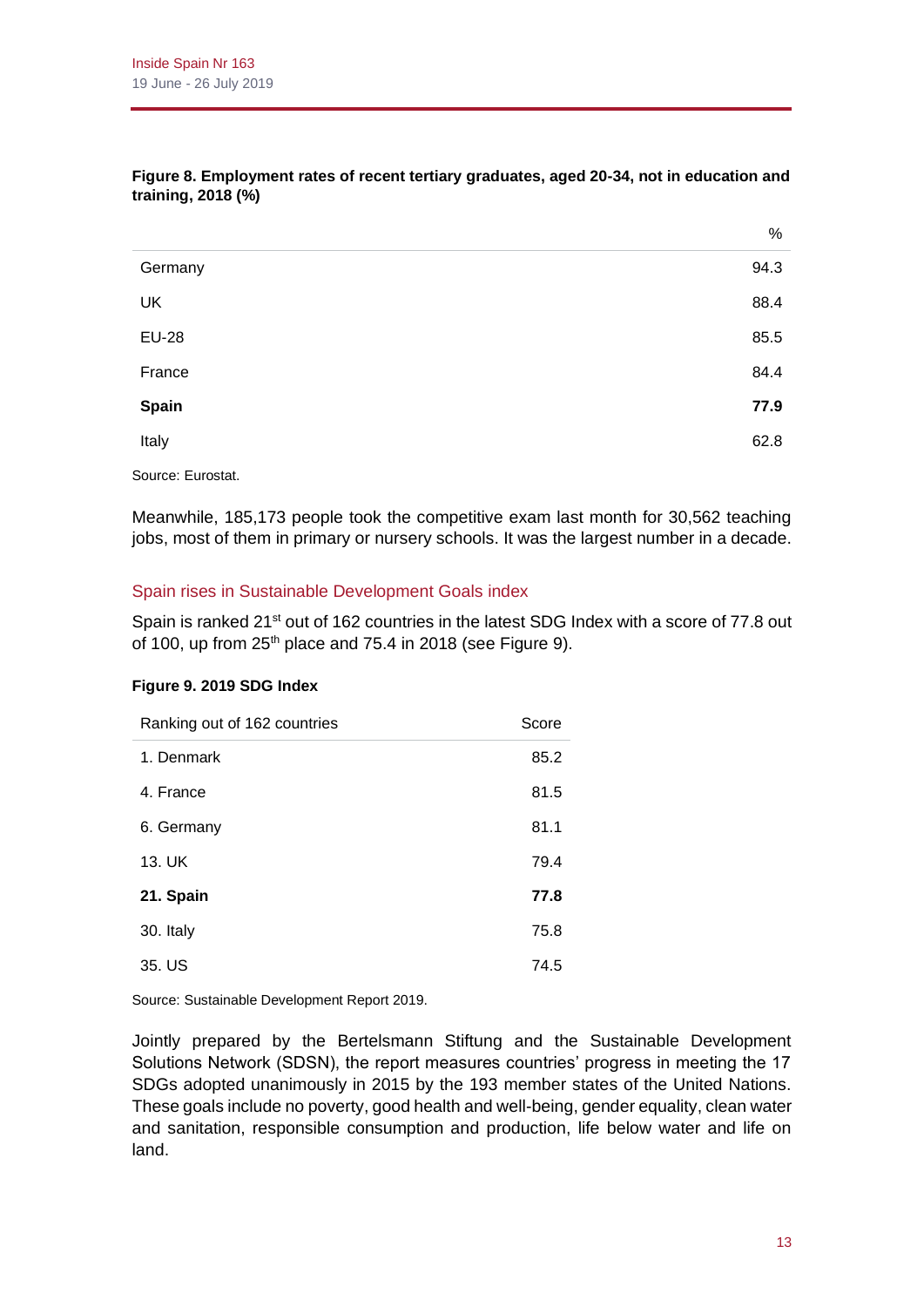Spain's best scores are in clean water and sanitation and affordable and clean energy.

# Central government employees at lowest level in 20 years

The number of central government civil servants stood at 507,830 at the end of 2018, the lowest level in 20 years when it was close to 900,000 and before the transfer of health and education to the 17 regional governments.

The total number of public sector employees (including the armed forces, the police and universities) was 2.57 million (15% of total employment), down from a peak of 2.69 million in 2009 (see Figure 10).

## **Figure 10. Public sector employees, 2001-18**

|                      | 2001      | 2004      | 2009      | 2014      | 2018      |
|----------------------|-----------|-----------|-----------|-----------|-----------|
| Central government   | 563,989   | 540,868   | 591,559   | 536,499   | 507,830   |
| Regional governments | 1,101,999 | 1,190,607 | 1,345,892 | 1,284,026 | 1,339,111 |
| Local governments    | 563,989   | 563,392   | 657,905   | 577,164   | 575,405   |
| <b>Universities</b>  | 89,360    | 92,547    | 100,672   | 147,115   | 156,042   |
| Total                | 2,303,076 | 2,387,414 | 2,696,028 | 2,544,804 | 2,578,388 |

The reduction at the central government level (14% since 2009) was achieved by slimming down various areas and replacing fewer of those who retired. The number of regional government employees, however, is only 0.5% less than in 2009 and 11 of the 17 regions have more employees than ever. The Andalusian government has the largest number (241,775).

## Real-estate sector the largest tax debtor

Four out of every 10 companies or people who have tax debts are related to the realestate sector, whose massive bubble burst in 2008, according to the latest name-andshame list published by the Tax Agency.

Those with debts of more than  $\epsilon$ 1 million totalled  $\epsilon$ 14.1 billion, down from  $\epsilon$ 15.3 billion a year earlier, €13.4 billion of which is owed by companies. Five of the biggest tax debtors were heavily involved in the real-estate sector including Reyal Urbis, which owes €353.2 million.

Among the individuals with the largest debts is Mario Conde, who gained control of Banesto and was the bank's chairman at the age of 38 during the 80s. The Bank of Spain forced him out of the post in 1993 and the ailing bank was subsequently sold to Banco Santander. He owes €12.4 million.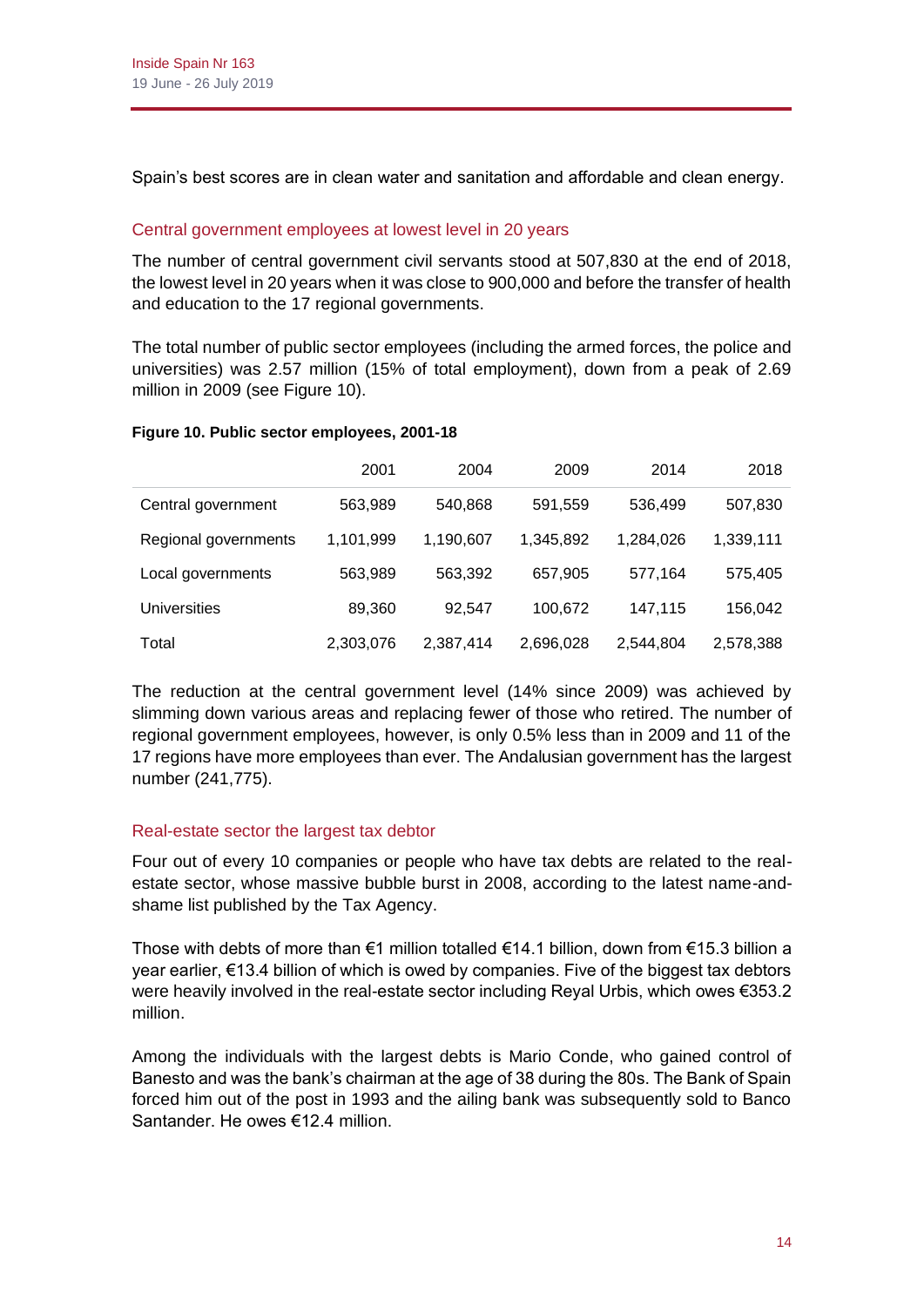#### Number of millionaires rises

There were more millionaires in Spain in 2018 for the seventh year running, according to the World Wealth Report of Capgemini which tracks high net-worth individuals.

The number of Spaniards with net assets of at least US\$1 million (€865,726), excluding their primary residence and consumables, rose by 100 to 224,300 (see Figure 11).

## **Figure 11. Number of rich Spaniards, 2008-18**

2008 2009 2010 2011 2012 2013 2014 2015 2016 2017 2018 Number 127,000 143,000 140,000 137,300 145,000 161,000 178,000 192,500 202,100 224,200 224,300 Source: Capgemini, 2019 World Wealth Report.

The number dropped in 2008, 2010 and 2011 following the bursting of a massive property bubble and recession, and rose by 22,100 in 2017, the year that Spain recovered its pre-crisis GDP level.

## **Corporate scene**

## Mercadona supermarket in first move abroad, to Portugal

Mercadona marked its international expansion by opening its first supermarket in Oporto, Portugal. Ten more are scheduled to be opened by the end of this year and another 10 during 2020.

## Nine companies in Fortune Global 500

Banco Santander, the Eurozone's largest bank by market capitalisation, was again the Spanish company that ranked highest in the latest Fortune Global 500 of the world's largest companies based on their revenue, but it was down eight positions at  $85<sup>th</sup>$  (see Figure 12). Repsol rose 60 positions to 200<sup>th</sup>.